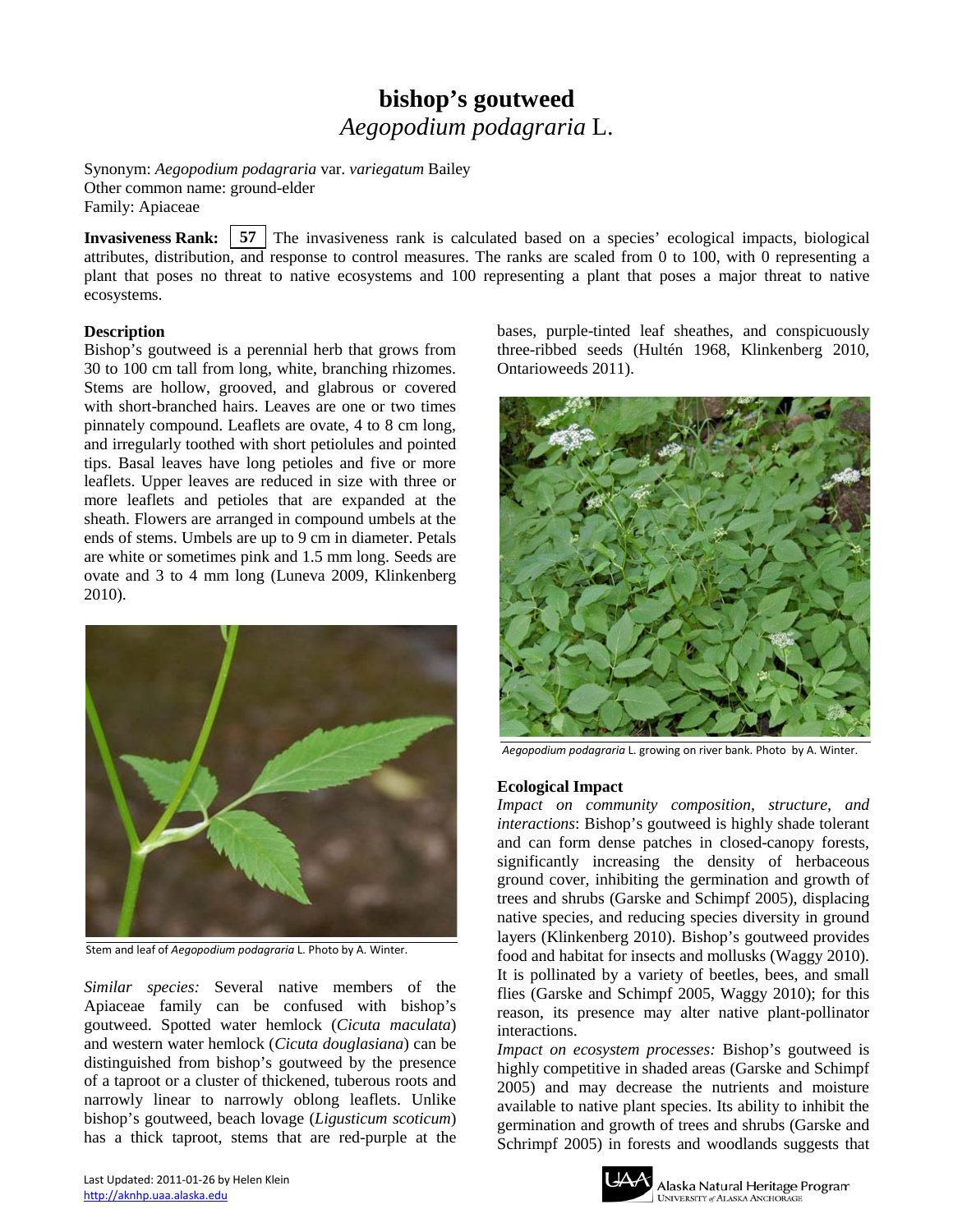this species may significantly alter decomposition, nutrient cycling, and other ecological processes.

# **Biology and Invasive Potential**

*Reproductive potential:* Bishop's goutweed reproduces sexually by seeds and vegetatively from rhizomes and root fragments (Klinkenberg 2010, Waggy 2010). The number of seeds produced per plant is unknown but probably low (Waggy 2010). Bishop's goutweed rarely produces seeds in shaded areas. In sunny areas, seedlings are rarely able to compete with mature plants, and most perish (Gatsuk et al. 1980). The amount of time seeds remain viable is unknown (Waggy 2010). Patches increase in size primarily through extension of the rhizome system (Garske and Schimpf 2005). New individuals are formed by vegetative separation when the rhizomes decay. Subdivision into two or several filial plants can occur, each consisting of partial shoots joined by rhizomes (Gatsuk et al. 1980).

*Role of disturbance in establishment:* Bishop's goutweed most often establishes under closed canopies where the ground layer vegetation has been disturbed or where the soil is bare (Waggy 2010). In North America, it commonly grows in anthropogenically disturbed sites, such as mesic roadsides and waste places (Klinkenberg 2010, Waggy 2010). However, it can also establish in naturally disturbed sites such as those disturbed by the digging of animals (Waggy 2010).

*Potential for long-distance dispersal:* Seeds have no specific adaptations for dispersal (Garske and Schimpf 2005), but can be transported short distances by wind (Waggy 2010). In Gustavus, Alaska, bishop's goutweed appears to primarily reproduce vegetatively (Rapp 2006).

*Potential to be spread by human activity:* Bishop's goutweed is grown in gardens as an ornamental plant, a medicinal herb, or a vegetable. Most infestations originate from intentional plantings that have spread to natural areas (Garske and Schimpf 2005, Plants for a Future 2010, Waggy 2010). This species can spread from root fragments in dumped garden debris (Klinkenberg 2010). The variegated variety has been planted in Gustavus as a ground cover and was observed spreading beyond maintained plantings and displacing native species (Rapp 2006).

*Germination requirements:* Seeds have both morphological and physiological dormancy and require a long period of cold stratification before they can germinate. Temperatures of 0°C to 5°C are required to break seed dormancy (Phartyal et al 2009). Bishop's goutweed usually germinates in May or early June (Gatsuk et al 1980).

*Growth requirements:* Bishop's goutweed grows in temperate climates on most soil types with pH between 3.1 and 9 but grows best in moist, nitrogen-rich soils with high calcium carbonate  $(CaCO<sub>3</sub>)$  contents (Luneva and Budrevskaya 2007, Klinkenberg 2010, Waggy

# 2010).

*Congeneric weeds*: No other *Aegopodium* species are known to occur as non-native weeds in North America (ITIS 2011, USDA 2011).

# **Legal Listings**

- Has not been declared noxious
- Listed noxious in Alaska
- $\boxtimes$ Listed noxious by other states (VT; considered invasive and banned in CT and prohibited in MA)
- Federal noxious weed
- Listed noxious in Canada or other countries

## **Distribution and Abundance**

Bishop's goutweed is cultivated as an ornamental plant (Plants for a Future 2010, Waggy 2010). It has also been planted as a low-maintenance ground cover (Garske and Schimpf 2005). Although the less vigorous variegated variety is often cultivated, 'normal' non-variegated plants, which are more vigorous and rapidly spreading, can arise from variegated populations (Small 1973). In North America, this species grows in grasslands, forests, gardens, logged areas, abandoned fields, pastures, roadsides, and disturbed areas (Garske and Schimpf 2005, Klinkenberg 2010, Waggy 2010). In Europe and Vermont, bishop's goutweed grows in riparian areas in deciduous woodlands and forests. In Massachusetts, it grows in wetland communities. In North and South Carolina, it grows on the edges of bogs (Waggy 2010).

*Native and current distribution:* Bishop's goutweed is common in Europe, Asia Minor, and Central Asia, but its native range is unclear (Luneva and Budrevskaya 2007, Waggy 2010). It has been introduced to North America, Australia, New Zealand, and Japan (Mito and Uesugi 2004, Waggy 2010, Landcare Research 2011). In Norway, Bishop's goutweed grows as far north as 71.042°N (Vascular Plant Herbarium Trondheim 2010). This species has been documented in the Pacific Maritime and Interior-Boreal ecogeographic regions of Alaska (AKEPIC 2011).



Distribution of bishop's goutweed in Alaska

#### **Management**

Small patches can be dug by hand. All underground parts must be removed to prevent plants from regenerating from rhizome fragments. Plant material